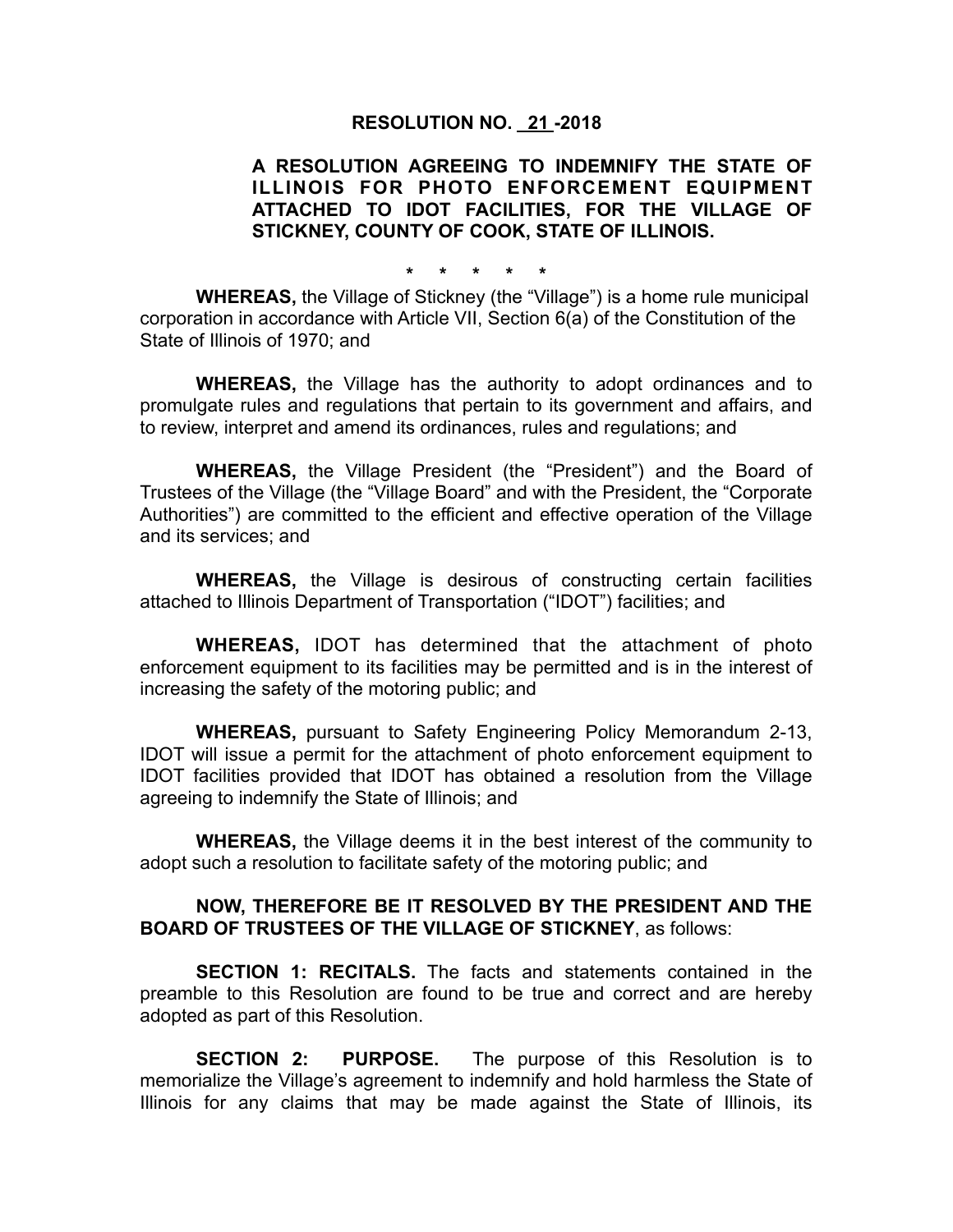employees, agents and the Illinois Department of Transportation as a result of attachment and operation of photo enforcement equipment to IDOT facilities and to ratify any steps taken to effectuate those goals.

**SECTION 3: AUTHORIZATION**. The Village Board hereby authorizes and directs the President or his designee take all steps necessary to implement this Resolution. The Village Board further authorizes the President of his designee to execute any and all additional documentation that may be necessary to carry out the intent of this Resolution. The officers, agents and/or employees of the Village shall take all action necessary or reasonably required by the Village to carry out, give effect to and consummate the purpose of this Resolution and shall take all action necessary in conformity therewith.

**SECTION 4. HEADINGS.** The headings of the articles, sections, paragraphs and subparagraphs of this Resolution are inserted solely for the convenience of reference and form no substantive part of this Resolution nor should they be used in any interpretation or construction of any substantive provision of this Resolution.

**SECTION 5. SEVERABILITY.** The provisions of this Resolution are hereby declared to be severable and should any provision of this Resolution be determined to be in conflict with any law, statute or regulation by a court of competent jurisdiction, said provision shall be excluded and deemed inoperative, unenforceable and as though not provided for herein and all other provisions shall remain unaffected, unimpaired, valid and in full force and effect.

**SECTION 6. SUPERSEDER.** All code provisions, ordinances, resolutions, rules and orders, or parts thereof, in conflict herewith are, to the extent of such conflict, hereby superseded.

**SECTION 7. PUBLICATION.** A full, true and complete copy of this Resolution shall be published in pamphlet form or in a newspaper published and of general circulation within the Village as provided by the Illinois Municipal Code, as amended.

**SECTION 8. EFFECTIVE DATE.** This Resolution shall be effective and in full force immediately upon passage and approval as provided by law.

(REMAINDER OF THIS PAGE INTENTIONALLY LEFT BLANK)